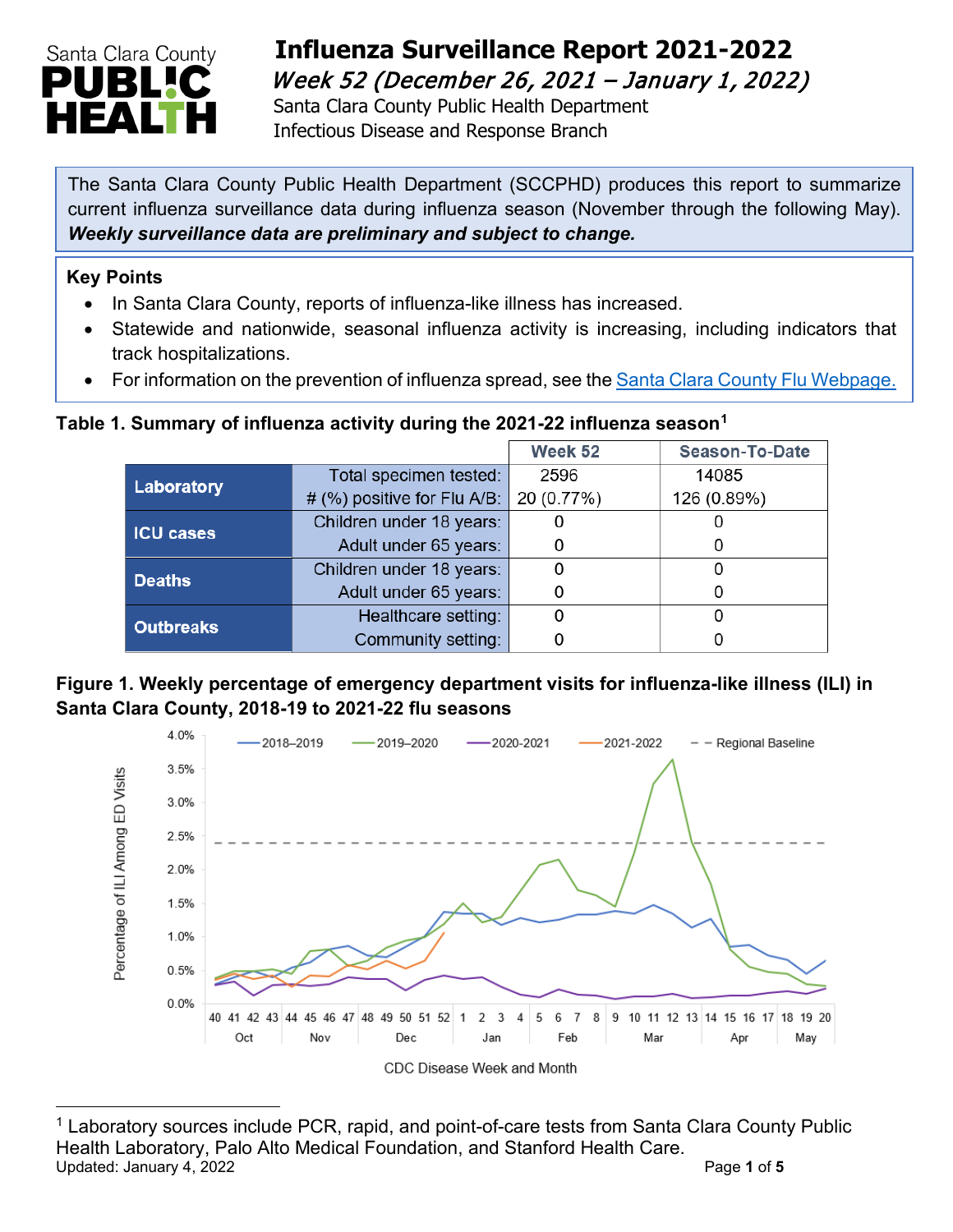

 Santa Clara County Public Health Department Infectious Disease and Response Branch

## **Influenza Virologic Surveillance**





CDC Disease Week and Month

<span id="page-1-0"></span><sup>&</sup>lt;sup>2</sup> Limitations of Figure 2 data include presence of out-of-jurisdiction cases, inability to subtype influenza by certain laboratories, and potential missed influenza cases tested by alternate laboratories in the county.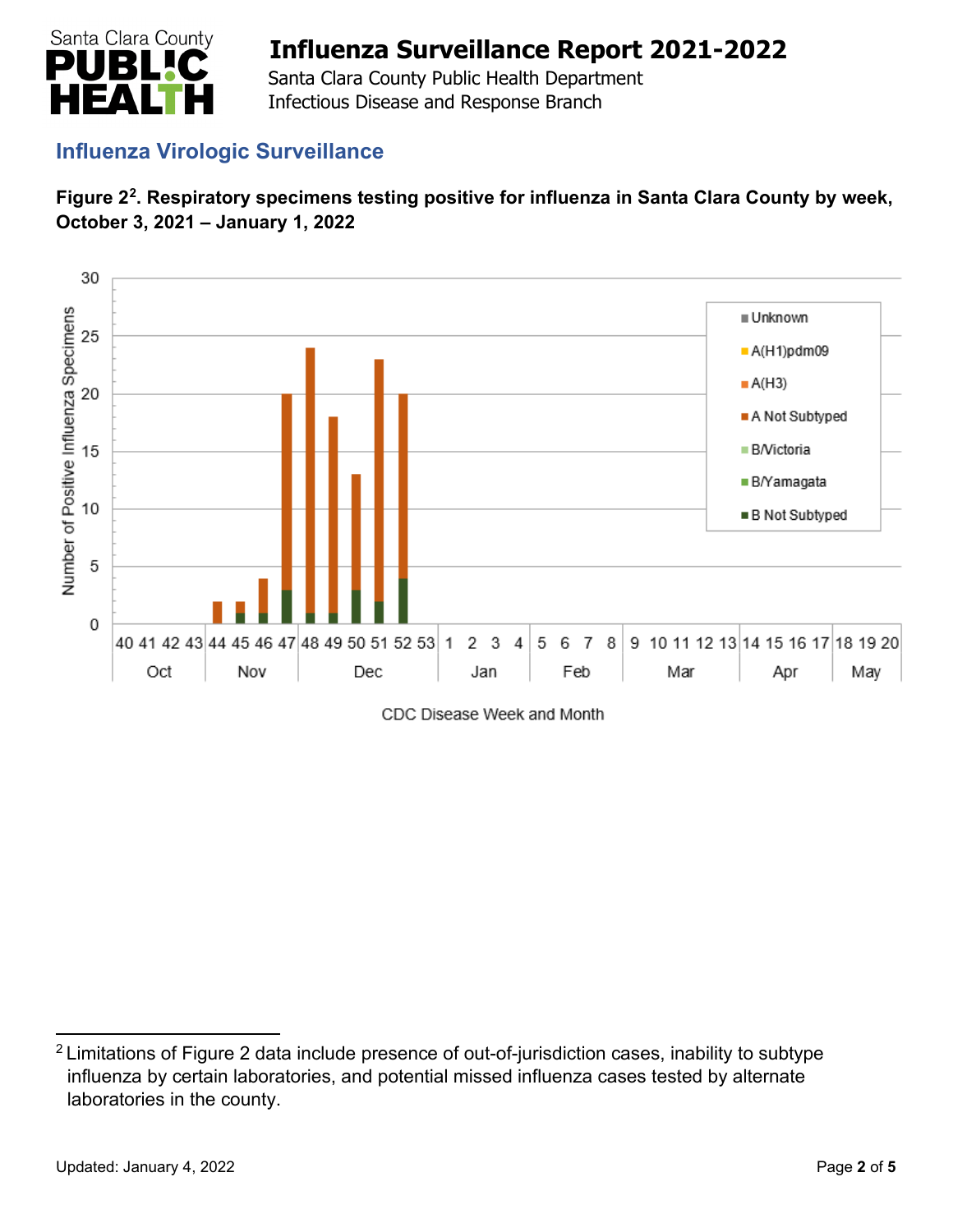

 Santa Clara County Public Health Department Infectious Disease and Response Branch

## **Laboratory-Confirmed Influenza ICU Cases, Deaths, and Outbreaks**

As of January 1, 2022, no laboratory-confirmed influenza cases requiring ICU level care or influenzaassociated deaths among persons under 65 years old were reported in Santa Clara County for the current flu season (Figure 3, Figure 4). Cases aged 65 years and older are not reportable. Additionally, no laboratory-confirmed influenza outbreaks have been reported in a healthcare or community setting for the  $2021 - 2022$  influenza season (Figure 5).

### **Figure 33. Laboratory-confirmed influenza ICU cases and deaths among individuals aged 0-64 years by week of onset in Santa Clara County, October 3, 2021 – January 1, 2022**



**Figure 43. Laboratory-confirmed influenza ICU cases and deaths by age group in Santa Clara County, October 3, 2021 – January 1, 2022**

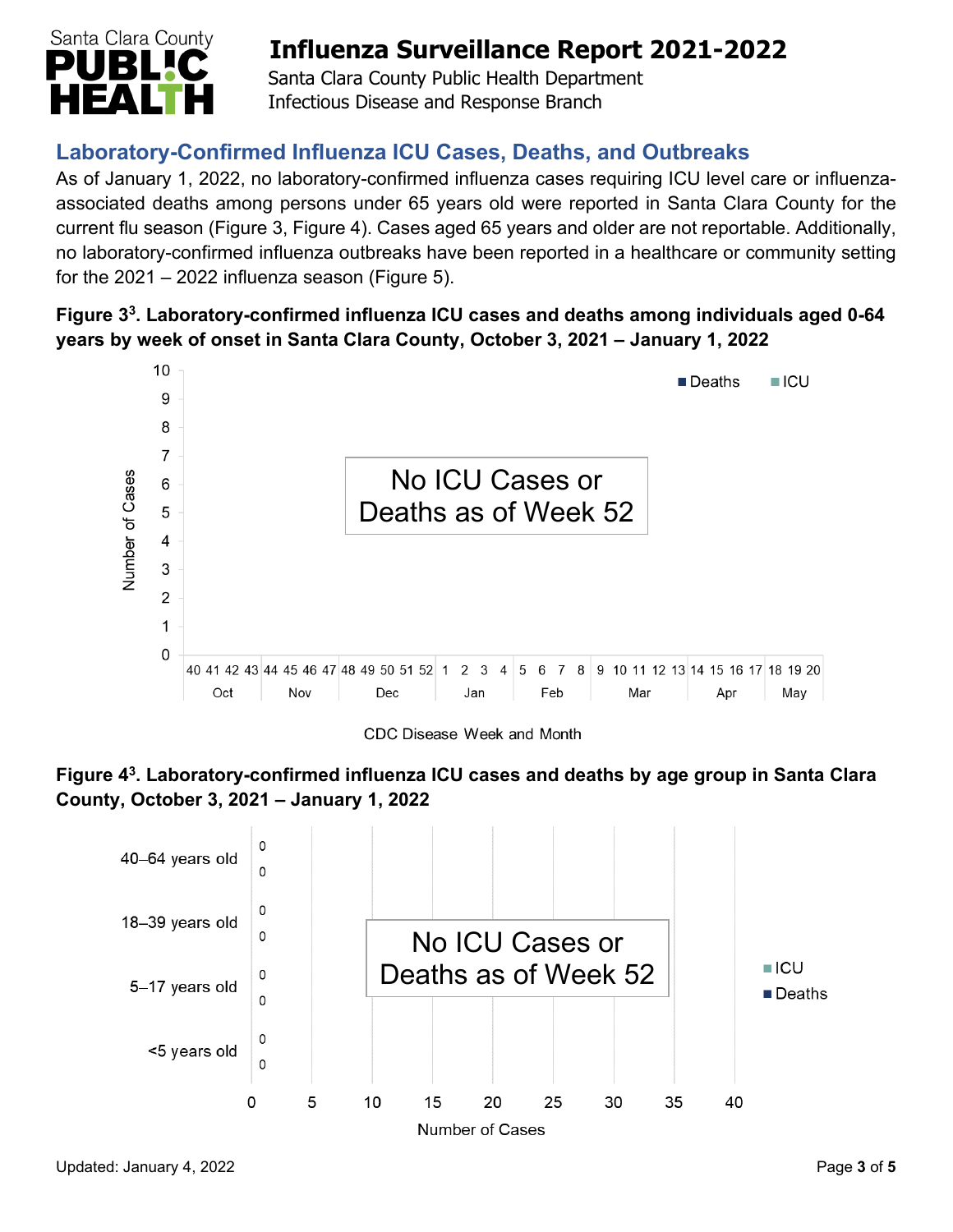

 Santa Clara County Public Health Department Infectious Disease and Response Branch

### **Figure 5[3](#page-3-0) . Laboratory-confirmed healthcare and community outbreaks by outbreak onset week in Santa Clara County, October 3, 2021 – January 1, 2022**



## **Statewide and Nationwide Influenza Surveillance[4](#page-3-1)**

|                                      | <b>CALIFORNIA</b>                                                                                |                       | <b>UNITED STATES</b> |                |  |
|--------------------------------------|--------------------------------------------------------------------------------------------------|-----------------------|----------------------|----------------|--|
|                                      | Week 50                                                                                          | <b>Season-To-Date</b> | Week 51              | Season-To-Date |  |
| Season influenza activity            | Sporadic; Influenza activity is increasing, including<br>indicators that track hospitalizations. |                       |                      |                |  |
| <b>Predominant Virus Circulating</b> | Flu A                                                                                            | Flu A                 | Flu A                | Flu A          |  |
| # Of Flu-Coded Deaths                | 2                                                                                                | 6                     | 12                   | 222            |  |
| # Of Flu-Associated Pediatric Deaths | 0                                                                                                |                       | 0                    | 2              |  |

For more information, visit the [CDPH Influenza Webpage](http://www.cdph.ca.gov/Programs/CID/DCDC/Pages/Immunization/Influenza.aspx) and the [CDC U.S. Influenza Surveillance](http://www.cdc.gov/flu/weekly/)  [Webpage.](http://www.cdc.gov/flu/weekly/)

<span id="page-3-1"></span> $4$  The California Week 51 flu report will be posted on 1/7/2022. Updated: January 4, 2022 **Page 4** of **5** 

<span id="page-3-0"></span> $3$  The source for Figures 3, 4, and 5 is the California Reportable Diseases Information Exchange (CalREDIE) system. Data are provisional as of 1/4/2022.